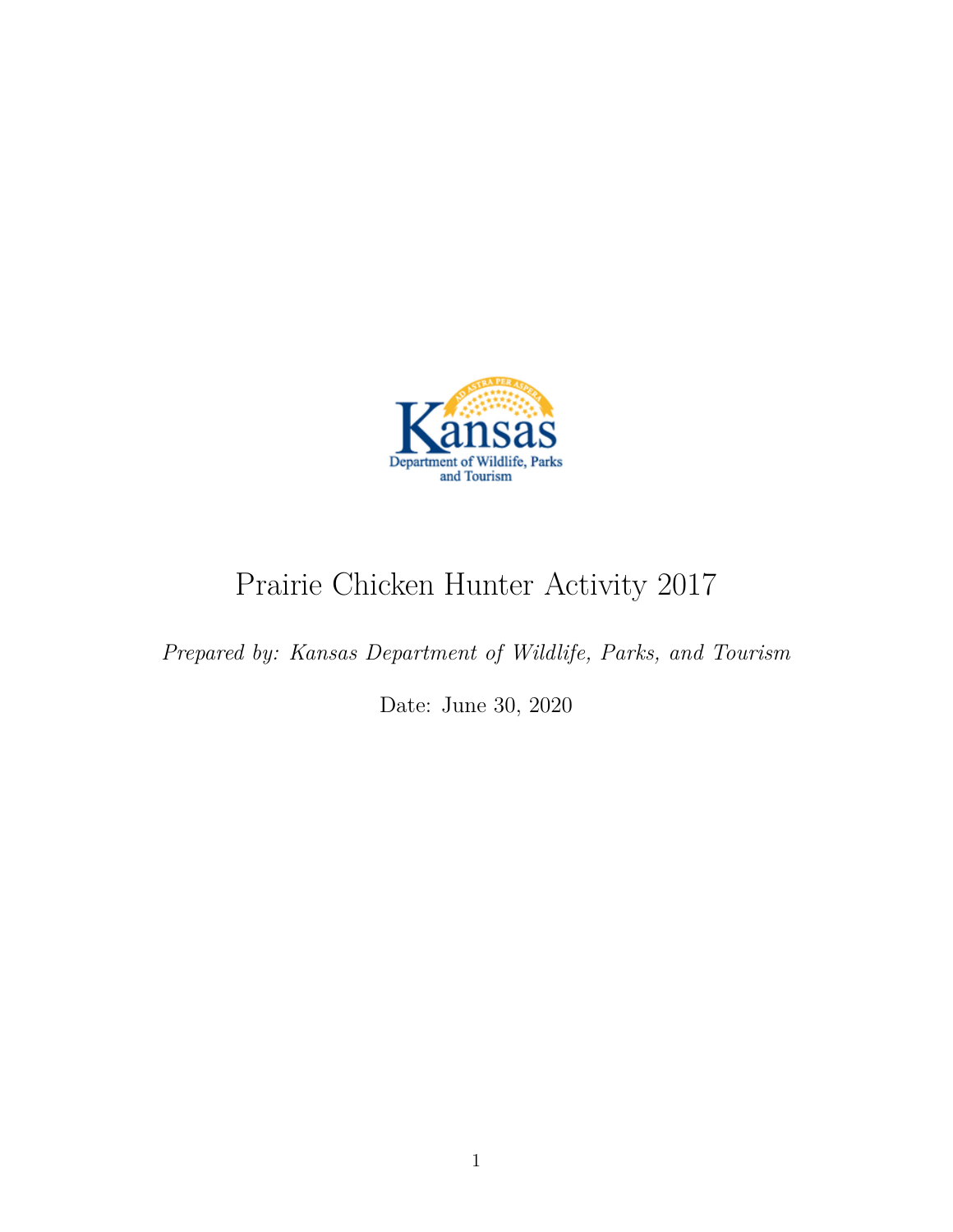### **Executive Summary**

The Kansas Department of Wildlife, Parks, and Tourism conducts an online survey of greater prairie chicken (*Tympanuchus cupido*) hunters each year to estimate number of hunters, days hunted, and harvest. In 2017, 1,113 hunters were estimated to have gone afield a total of 8,083 days to hunt prairie chickens. An estimated 1,466 prairie chickens were harvested during an open prairie chicken season, with a hunter success rate of 40.3%.

## **Introduction**

Kansas has two species of prairie grouse: the greater prairie chicken (*Tympanuchus cupido*) and lesser prairie chicken (*T. pallidicinctus*). Although both species are present in Kansas, the greater prairie chicken is more abundant than its slightly smaller relative and has a larger range across Kansas. The greater prairie chicken predominately utilizes tallgrass and mixedgrass prairie in eastern and northern Kansas, with large populations in the Flint Hills and Smoky Hills. Lesser prairie chickens are primarily found in mixed-grass and sand sagebrush prairies in southwestern Kansas, but their range is expanding into west-central Kansas.

Two distinct units are designated for hunting greater prairie chickens in Kansas: an east and southwest unit (see Figure 1). In the east unit, hunters can take prairie chickens during an early season, which runs from September 15 through October 15, and a regular season, which extends from the third Saturday of November through January 31. The southwest unit remains closed to hunting of prairie chickens, as the lesser prairie chicken is designated a threatened species by the U.S Fish and Wildlife Service. Hunters can harvest greater prairie chickens during an open season and must adhere to a two-bird daily bag limit and an eight-bird possession limit.

The Kansas Department of Wildlife, Parks, and Tourism (KDWPT) conducts a survey following the completion of greater prairie chicken hunting seasons to obtain biological and social data needed for informed management. Based on data from the survey, KDWPT estimates harvest and hunter activity for greater prairie chickens in Kansas.

# **Methods**

A random sample of hunter names from the 2017-2018 season was obtained from the KDWPT database of resident and non-resident permit purchasers. The \$2.50 prairie chicken stamp allows KDWPT to identify all potential prairie chicken hunters during the season. As hunters were surveyed via email, only hunters with a valid email address were considered for inclusion in the online survey. Providing an email address is optional, thus not all hunters purchasing a prairie chicken stamp could be randomly surveyed by email. However, most hunters use email, with 85% of hunters voluntarily providing an email address. From the available pool of hunters, approximately 30% were chosen to receive the survey. After the prairie chicken season ended, selected recipients were sent an email containing a link to the online survey.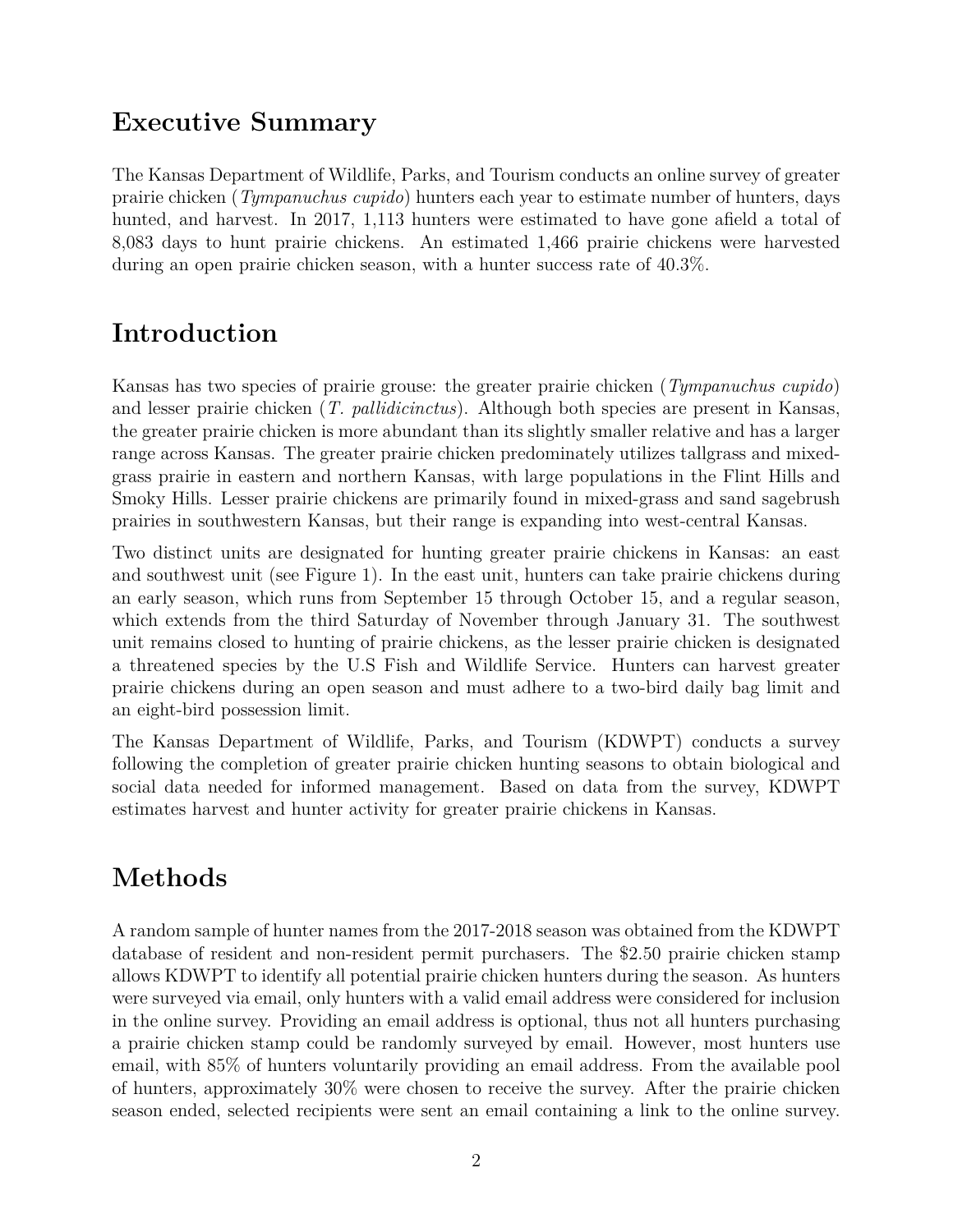

Closed to prairie-chicken hunting

Figure 1: Map of small game management regions and unit closed to prairie chicken hunting in Kansas.

When recipients did not respond to the initial survey request, they received follow up requests one and two weeks apart.

The harvest survey was designed to be concise, with questions limited to days hunted and primary county of hunting of upland gamebirds, days spent hunting prairie chickens during the early and regular season in each county utilized, and the number prairie chickens harvested by county and season. Depending on respondents' answers, a maximum of 27 questions were asked, with questions consisting of multiple choice, open-ended, and clickable maps. The 2017-2018 survey contained four special topic questions pertaining to proposed changes to season dates of prairie chicken hunting.

All survey summarization and statistical analysis was completed using the statistical program R. To estimate harvest and activity statistics, a result weight (total permits/usable survey responses) was used to extrapolate the raw numbers reported by hunters. Harvest and hunter activity statistics were compiled based on small game management regions (Figure 1) and at the statewide level.

### **Results**

#### *Licenses sold and survey responses*

Hunters purchased a total of 4,919 prairie chicken stamps in Kansas for the 2017-2018 prairie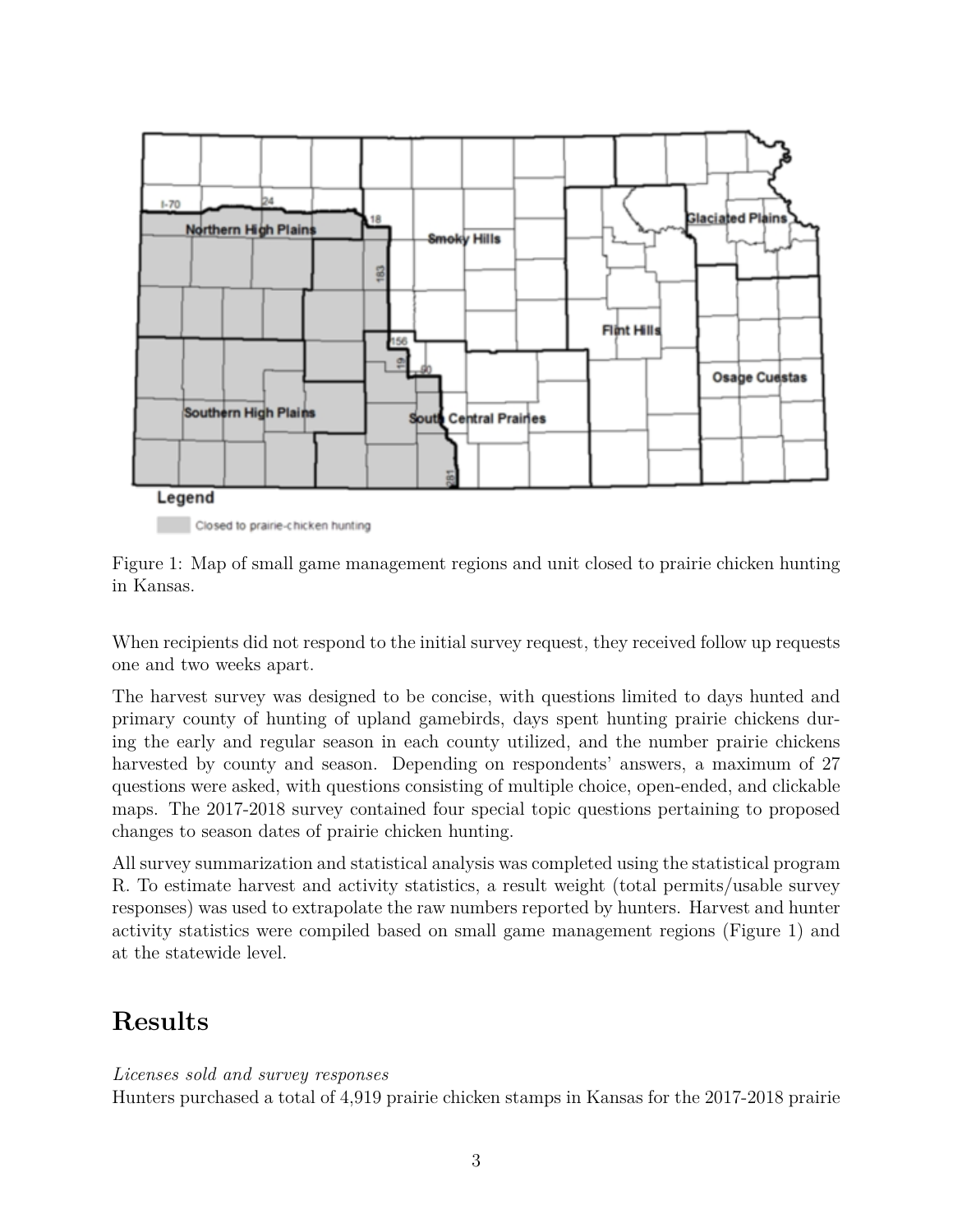chicken season, of which 31.96% (*n*=1,572) were residents of Kansas and 68.04% (*n*= 3,347) were non-residents.

A sample of 1,495 hunters (30.39%) purchasing the prairie chicken stamp were randomly selected to receive the Kansas Prairie Chicken Hunter Activity Survey. The Department obtained a 46.69% response rate, consisting of 698 responses with usable data for estimation of prairie chicken harvest and hunter activity during the 2017-2018 season. Respondents took NA minutes on average to complete the survey.

Of the survey respondents, 87.68% (*n*=612) reported hunting upland game birds, excluding turkeys, and 12.32% (*n*=86) did not hunt any upland game bird during the 2017-2018 season. Of the hunters that reported hunting upland gamebirds, including prairie chicken, quail, and pheasant, 25.98% (*n*=159) specifically hunted for prairie chickens.

#### *Upland hunters numbers across Kansas*

Prairie chicken hunters used the small game management units to varying degrees (Table 1). The primary region both resident and non-resident hunters utilized was the Smoky Hills. Forty-nine percent of hunters utilized the Smoky Hills region for hunting upland gamebirds, including pheasants, quail, and prairie chicken. Although 33% of active hunters utilized the Northern High Plains, Southern High Plains, and South Central Prairies for hunting of upland gamebirds, portions of these regions are closed to prairie chicken hunting (see Figure 1).

#### *Days spent hunting upland birds*

Upland gamebird hunters reported hunting from 1 to 45 days during an open prairie chicken season and hunted an average of 6 days. Mean number of days spent hunting by active hunters was similar across management regions (Table 2).

#### *Prairie chicken hunters across Kansas*

Similar numbers of non-resident and resident hunters targeted prairie chickens (Table 3, residents: 50.94%, non-residents 49.06%). Among active hunters, Kansas residents appeared more interested in targetting prairie chickens than non-residents, with 45% of resident hunters specifically hunting prairie chickens compared to 18% of non-resident hunters. Hunters targetted prairie chickens for an average of 7 days, but resident hunters generally spent more days hunting prairie chickens than non-residents (Table 3).

#### *Hunter participation by prairie chicken season*

Of the two seasons available to hunt prairie chickens (early, regular), the majority of hunters targetting prairie chickens participated in the regular season (78.62%). A smaller proportion of hunters participated in the early season (47.8%). Although participation in the early season was moderately high, a limited number of hunters did all of their prairie chicken hunting during the early season (19.5%). A higher proportion of hunters targetting prairie chickens did all of their hunting during the regular season (50.31%). Additionally, hunters utilized both seasons to a limited degree (28.3%). In general, Kansas residents hunted more days during the early and regular seasons than non-residents (Table 4).

#### *Prairie chicken harvests across Kansas*

An estimated 1466 prairie chickens were harvested statewide. Active hunters, both those specifically targetting and opportunistically harvesting prairie chickens, averaged 1.14 birds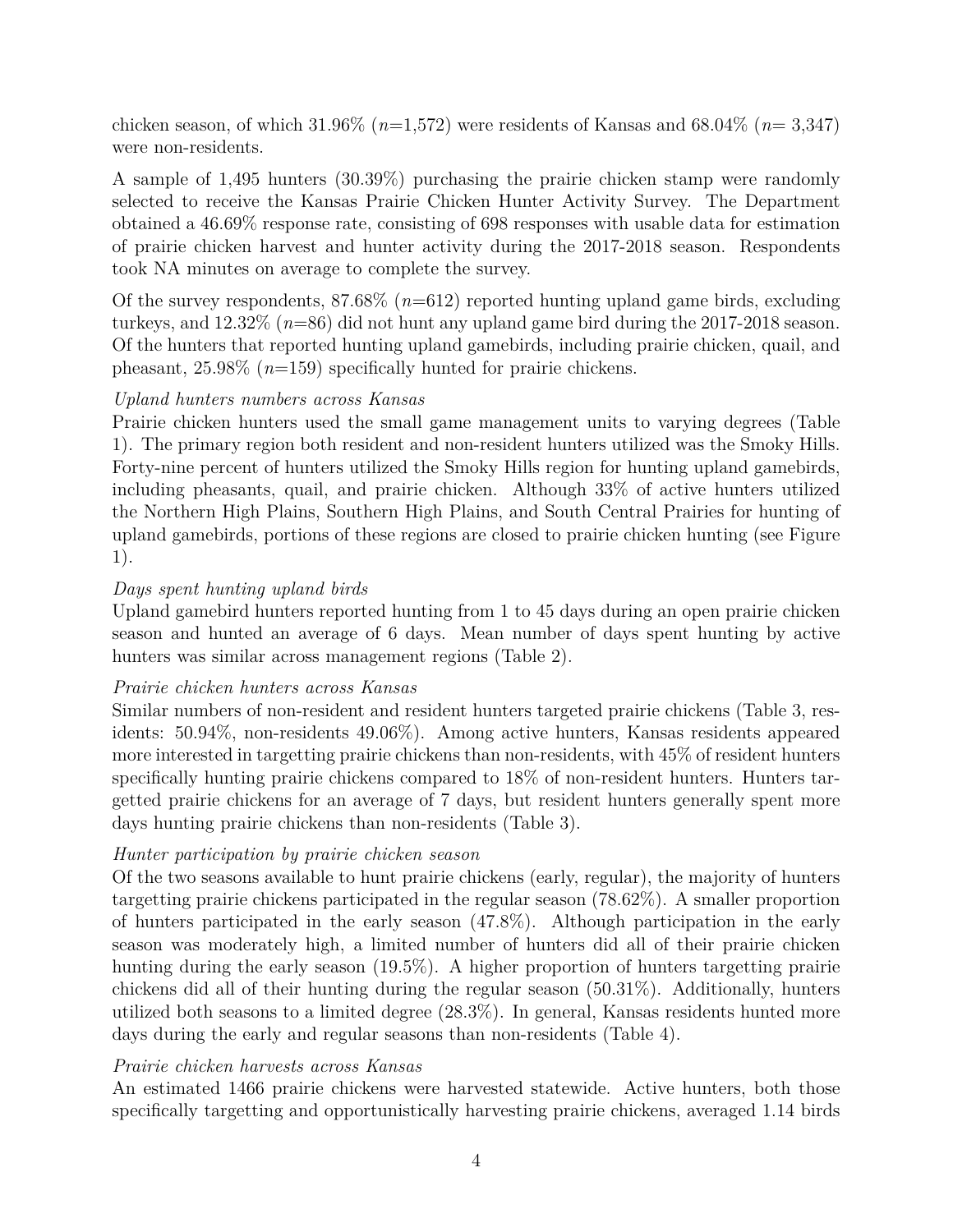and had a success rate of 40.28%. Resident hunters harvested more prairie chickens than non-resident hunters, 60.1 versus 39.9% of total harvest, but had similar average harvests (Table 5). For estimated prairie chicken harvests by season in each county see Table 6.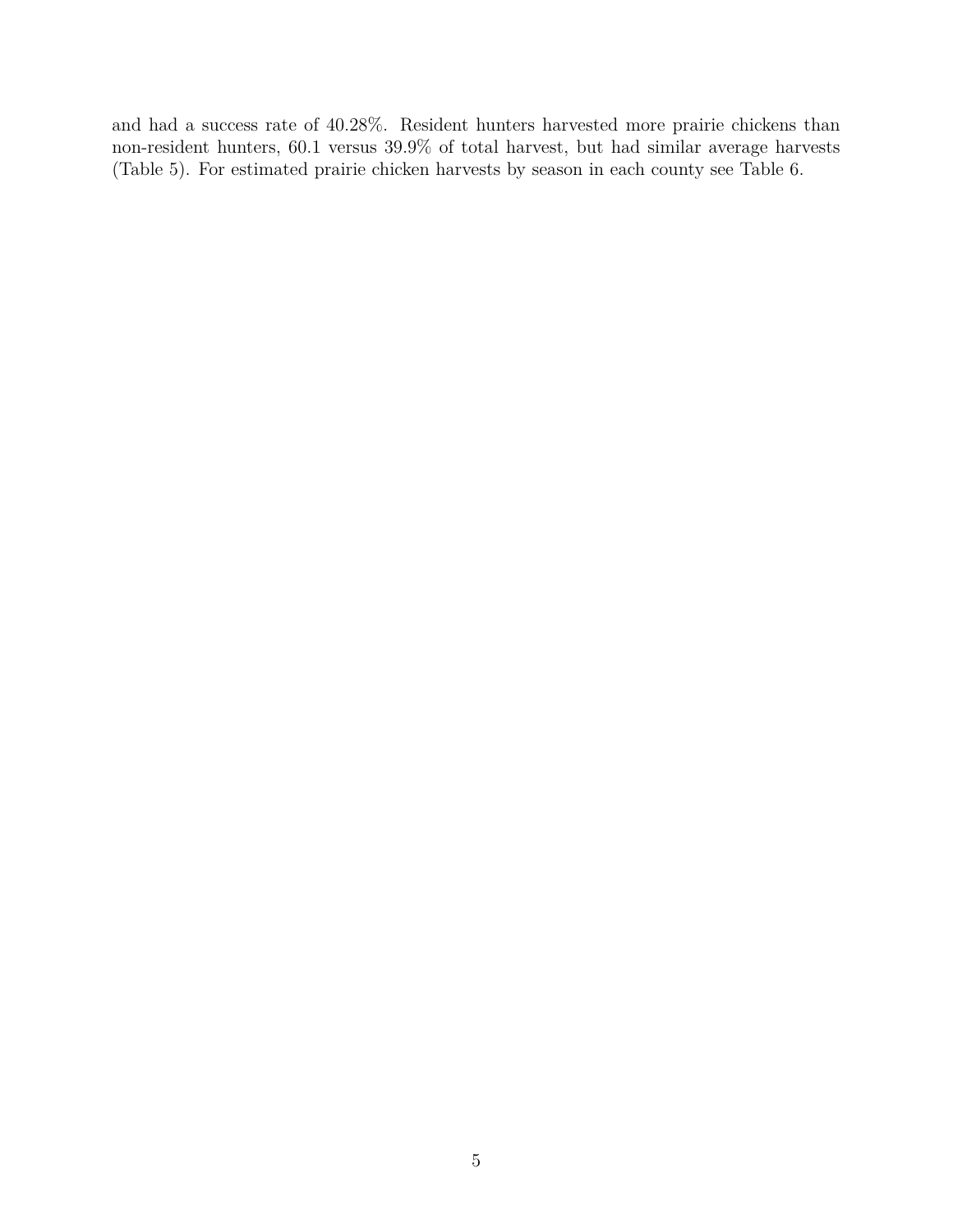| Statistic                                    | Flint Hills | Glaciated<br>Plains | Northern<br>High<br>Plains | Osage<br>Cuestas | Smoky<br>Hills | South<br>Central<br>Prairies | Southern<br>High<br>Plains | Statewide  |
|----------------------------------------------|-------------|---------------------|----------------------------|------------------|----------------|------------------------------|----------------------------|------------|
| Resident                                     |             |                     |                            |                  |                |                              |                            |            |
| $Est$ Sample Size <sup>1</sup>               | 52          | 10                  | 17                         | 11               | 96             | 11                           | $\overline{5}$             | 206        |
| Active Upland Hunters <sup>1,4</sup>         | 46(88.5)    | 9(90.0)             | 15(88.2)                   | 10(90.9)         | 84 (87.5)      | 10(90.9)                     | 4(80.0)                    | 180 (87.4) |
| Est Inactive Upland Hunters <sup>1,2,4</sup> | 6(11.5)     | 1(10.0)             | 2(11.8)                    | 1(9.1)           | 12(12.5)       | 1(9.1)                       | 1(20.0)                    | 26(12.6)   |
| Specifically Pursued Chickens <sup>3,4</sup> | 32(69.6)    | 3(33.3)             | 6(40.0)                    | 4(40.0)          | 33(39.3)       | 2(20.0)                      | 1(25.0)                    | 81(45.0)   |
| Non-resident                                 |             |                     |                            |                  |                |                              |                            |            |
| $Est$ Sample Size <sup>1</sup>               | 27          | 6                   | 87                         | 10               | 314            | 29                           | 15                         | 492        |
| Active Upland Hunters <sup>1,4</sup>         | 24(88.9)    | 5(83.3)             | 77 (88.5)                  | 9(90.0)          | 277 (88.2)     | 26(89.7)                     | 13(86.7)                   | 432(87.8)  |
| Est Inactive Upland Hunters <sup>1,2,4</sup> | 3(11.1)     | 1(16.7)             | 10(11.5)                   | 1(10.0)          | 37(11.8)       | 3(10.3)                      | 2(13.3)                    | 60(12.2)   |
| Specifically Pursued Chickens <sup>3,4</sup> | 8(33.3)     | 2(40.0)             | 5(6.5)                     | 2(22.2)          | 60(21.7)       | 0(0.0)                       | 1(7.7)                     | 78(18.1)   |
| Overall                                      |             |                     |                            |                  |                |                              |                            |            |
| $Est$ Sample Size <sup>1</sup>               | 80          | 16                  | 105                        | 23               | 410            | 41                           | 20                         | 698        |
| Active Upland Hunters <sup>1,4</sup>         | 70(87.5)    | 14 (87.5)           | 92(87.6)                   | 20(87.0)         | 361(88.0)      | 36(87.8)                     | 18(90.0)                   | 612 (87.7) |
| Est Inactive Upland Hunters <sup>1,2,4</sup> | 10(12.5)    | 2(12.5)             | 13(12.4)                   | 3(13.0)          | 49(12.0)       | 5(12.2)                      | 2(10.0)                    | 86 (12.3)  |
| Specifically Pursued Chickens <sup>3,4</sup> | 40(57.1)    | 5(35.7)             | 11(12.0)                   | 6(30.0)          | 93(25.8)       | 2(5.6)                       | 2(11.1)                    | 159(26.0)  |

Table 1: Prairie chicken hunter activity in Kansas, 2017-2018.

 Some active hunters did not specify the primary region they hunted and are therefore only included in the satewide total. Additionally, statewideand overall totals may not equal sums of regional totals because of rounding errors.

<sup>1</sup> Because inactive hunters did not hunt in a specific region, region-specific counts are estimates using proportional methods.

2 Denominator is the region sample size.

<sup>3</sup> Denominator is the number of active hunters for the region.

<sup>4</sup> Numbers in parentheses represent percentages.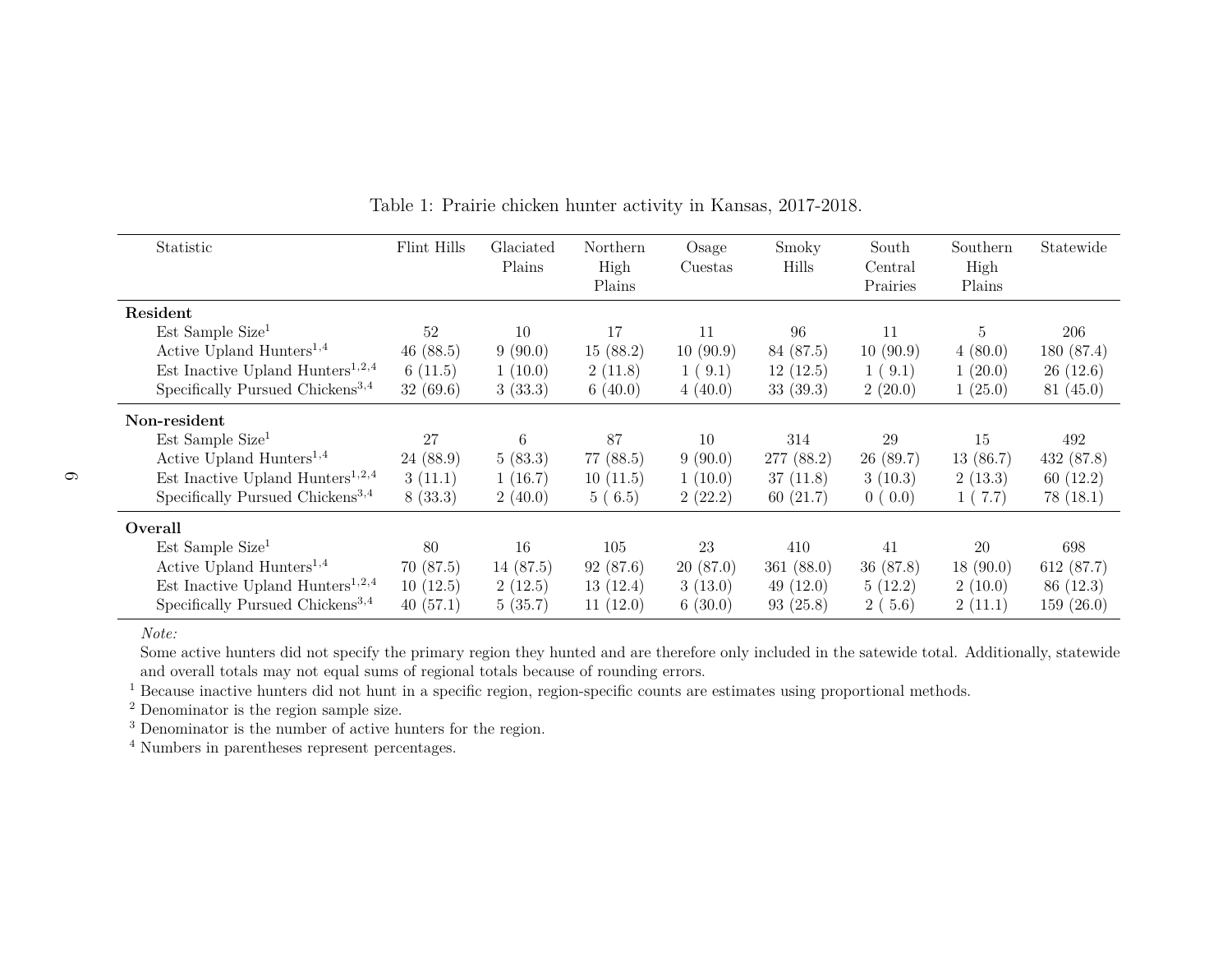| Statistic    | Flint Hills    | Glaciated<br>Plains | Northern<br>High<br>Plains | Osage<br>Cuestas | Smoky<br>Hills | South<br>Central<br>Prairies | Southern<br>High<br>Plains | Statewide      |
|--------------|----------------|---------------------|----------------------------|------------------|----------------|------------------------------|----------------------------|----------------|
| Resident     |                |                     |                            |                  |                |                              |                            |                |
| Sample Size  | 45             | 9                   | 15                         | 10               | 82             | 10                           | 4                          | 175            |
| Mean $(SD)$  | 8.89(9.13)     | 13.67<br>(13.28)    | 9.4(9.49)                  | 6.3 $(5.29)$     | 9.15(8.01)     | 8.5(4.17)                    | 10(3.37)                   | 9.15(8.39)     |
| Median       | 6              | 10                  | 6                          | 4.5              | 5.5            | 9                            | 8.5                        | 6              |
| Min, Max     | 1, 40          | 1,45                | 1, 31                      | 1, 15            | 1, 35          | 1, 14                        | 8, 15                      | 1,45           |
| 95% CI       | 6.15, 11.63    | 3.46, 23.88         | 4.14, 14.66                | 2.52, 10.08      | 7.39, 10.91    | 5.52, 11.48                  | 4.64, 15.36                | 7.9, 10.4      |
| Non-resident |                |                     |                            |                  |                |                              |                            |                |
| Sample Size  | 23             | 5 <sup>5</sup>      | 74                         | 9                | 268            | 25                           | 13                         | 417            |
| Mean $(SD)$  | 3.48(2.09)     | 4.6 $(3.51)$        | 4.92(4.21)                 | 6.11 $(5.51)$    | 5(4.35)        | 3.6 $(1.85)$                 | 4.08(4.13)                 | 4.81(4.14)     |
| Median       | 3              | 5                   | 4                          | $5^{\circ}$      | $\overline{4}$ | 3                            | 3                          | $\overline{4}$ |
| Min, Max     | 1, 10          | 1, 10               | 1, 28                      | 2, 20            | 1,45           | 1, 8                         | 1, 17                      | 1,45           |
| 95% CI       | 2.58, 4.38     | 0.24, 8.96          | 3.94, 5.9                  | 1.87, 10.35      | 4.48, 5.52     | 2.84, 4.36                   | 1.58, 6.58                 | 4.41, 5.21     |
| Overall      |                |                     |                            |                  |                |                              |                            |                |
| Sample Size  | 68             | 14                  | 89                         | 19               | 350            | 35                           | 17                         | 592            |
| Mean $(SD)$  | 7.06(7.93)     | 10.43<br>(11.51)    | 5.67(5.65)                 | 6.21 $(5.24)$    | 5.97(5.7)      | 5(3.47)                      | 5.47(4.65)                 | 6.09(6.06)     |
| Median       | $\overline{4}$ | 7.5                 | $\overline{4}$             | $5\overline{)}$  | 4              | $\overline{4}$               | 4                          | $\overline{4}$ |
| Min, Max     | 1, 40          | 1,45                | 1, 31                      | 1, 20            | 1,45           | 1, 14                        | 1, 17                      | 1,45           |
| 95% CI       | 5.14, 8.98     | 3.78, 17.08         | 4.48, 6.86                 | 3.68, 8.74       | 5.37, 6.57     | 3.81, 6.19                   | 3.08, 7.86                 | 5.6, 6.58      |

Table 2: Average number of days hunted by upland gamebird hunters within small game management units, 2017-2018.

 Although hunters may have hunted gamebirds in multiple units, total days hunted by individual hunters only appear in the primary region of use, regardless of whether all hunting occured in that region. Additionallly, some active hunters might not have specified the primary region they hunted or the number of days hunted during an open prairie chicken seasons andtherefore are not included in table. Thus sample size may differ from that reported in Table 1.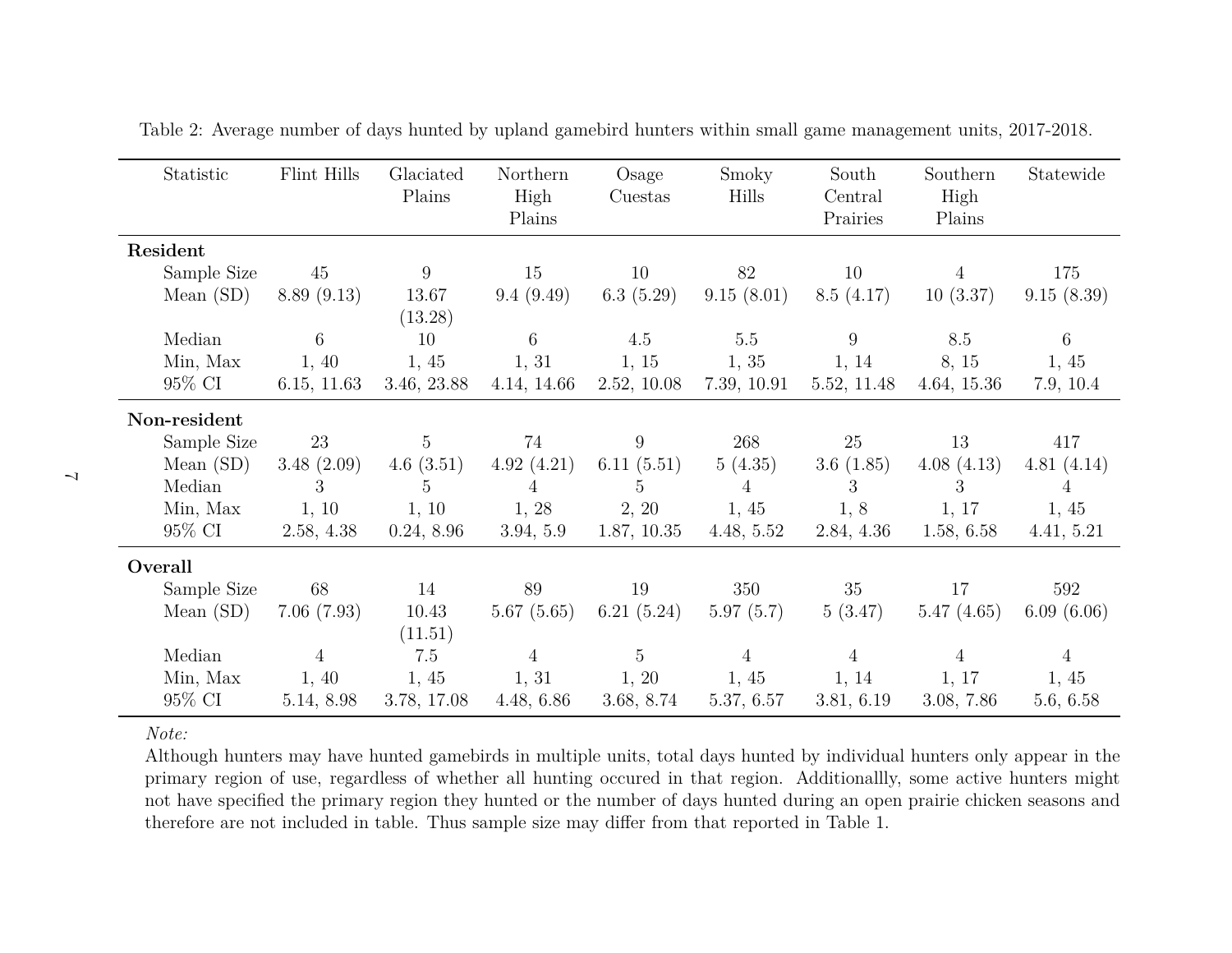| Statistic                | Flint Hills | Glaciated<br>Plains | Northern<br>High Plains | Osage<br>Cuestas | Smoky Hills | Statewide  |
|--------------------------|-------------|---------------------|-------------------------|------------------|-------------|------------|
| Resident                 |             |                     |                         |                  |             |            |
| <b>Survey Responses</b>  | 50          |                     | 6                       | 4                | 33          | 81         |
| <b>Estimated Hunters</b> | 352         | 49                  | 42                      | 28               | 233         | 571        |
| Avg Days Hunted (SD)     | 4.68(6.52)  | 6.43(7.35)          | 9.67(12.31)             | 8(6.22)          | 7(9.75)     | 7.41(9.13) |
| 95% CI                   | 2.83, 6.53  | $-0.37, 13.23$      | $-3.25, 22.59$          | $-1.9, 17.9$     | 3.54, 10.46 | 5.39, 9.43 |
| Non-resident             |             |                     |                         |                  |             |            |
| <b>Survey Responses</b>  | 12          | 4                   | 6                       | 2                | 62          | 77         |
| <b>Estimated Hunters</b> | 85          | 28                  | 42                      | 14               | 437         | 543        |
| Avg Days Hunted (SD)     | 3.58(3.82)  | 3(2.45)             | 9.67(14.58)             | 5(1.41)          | 6.84(7.63)  | 7.1(8.26)  |
| 95% CI                   | 1.15, 6.01  | $-0.9, 6.9$         | $-5.63, 24.97$          | $-7.67, 17.67$   | 4.9, 8.78   | 5.23, 8.97 |
| Overall                  |             |                     |                         |                  |             |            |
| <b>Survey Responses</b>  | 62          | 11                  | 12                      | 6                | 95          | 158        |
| <b>Estimated Hunters</b> | 437         | 78                  | 85                      | 42               | 669         | 1113       |
| Avg Days Hunted (SD)     | 4.47(6.08)  | 5.18(6.1)           | 9.67(12.87)             | 7(5.1)           | 6.89(8.37)  | 7.26(8.69) |
| 95% CI                   | 2.93, 6.01  | 1.08, 9.28          | 1.49, 17.85             | 1.65, 12.35      | 5.18, 8.6   | 5.89, 8.63 |

Table 3: Number of active hunters targetting prairie chickens and average number of days hunted within small game managementunits by residency status, 2017-2018.

*Note:*

 Some hunters might have utilized multiple small game management units while pursuing prairie chickens. Hunters counted in each management unit utilized, however hunters included only once in statewide totals. Thus, statewide totals may not beequivalent to that across management units.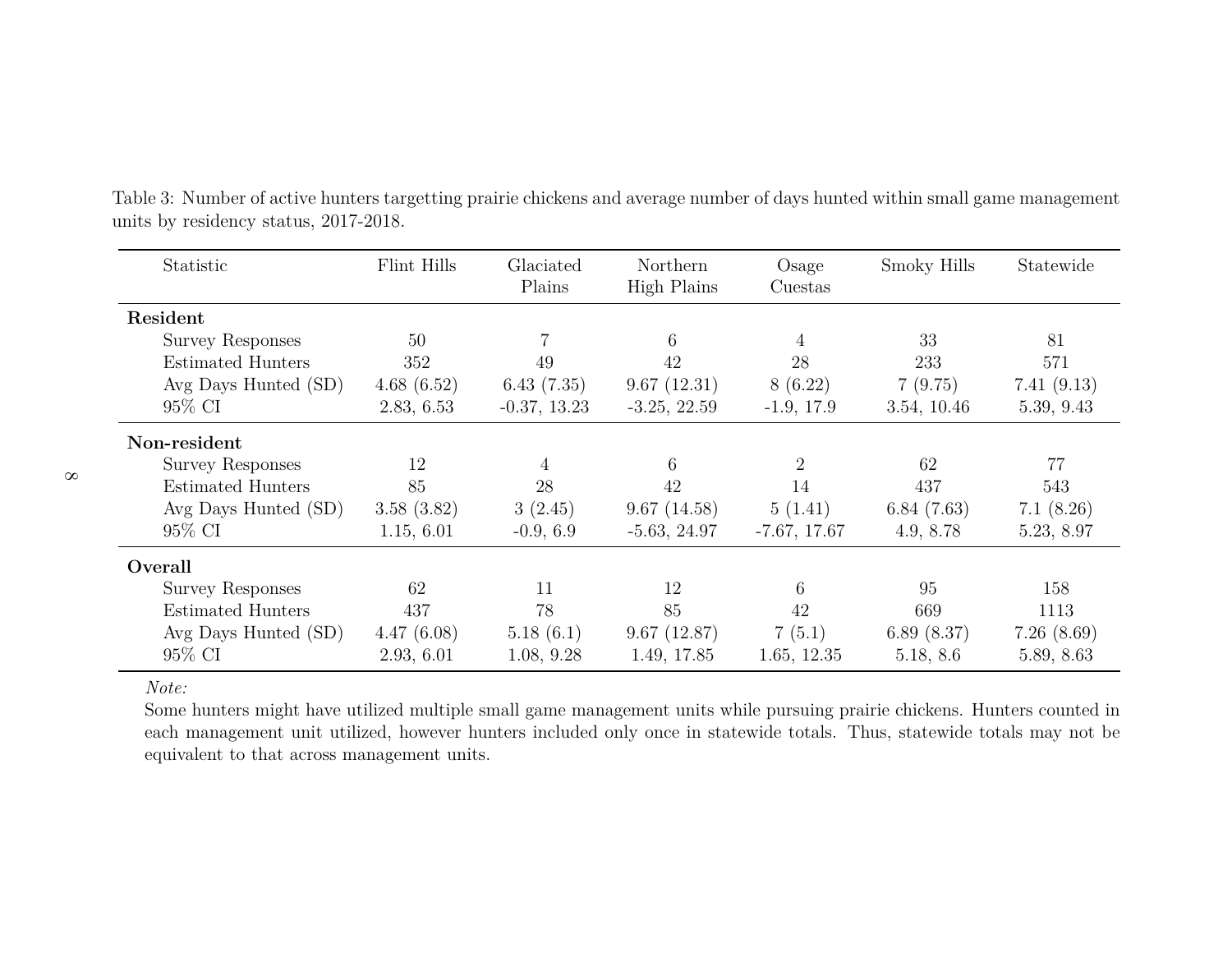|                | Statistic                                   | Flint Hills      | Glaciated<br>Plains | Northern High<br>Plains | Osage Cuestas         | Smoky Hills        | Statewide          |
|----------------|---------------------------------------------|------------------|---------------------|-------------------------|-----------------------|--------------------|--------------------|
| Early          |                                             |                  |                     |                         |                       |                    |                    |
| Resident       |                                             |                  |                     |                         |                       |                    |                    |
|                | Sampled Hunters $(\%)$                      | 27(3.9)          | 3(0.4)              | 3(0.4)                  | 2(0.3)                | 22(3.2)            | 48(6.9)            |
|                | Est Total Hunters                           | 190              | 21                  | 21                      | 14                    | 155                | 338                |
|                | Avg Days Hunted (SD)                        | 2.74(2.89)       | 3(1.73)             | 2.33(1.53)              | 5(0)                  | 3.32(2.5)          | 3.6(3.03)          |
|                | 95% CI                                      | 1.6, 3.88        | $-1.3, 7.3$         | $-1.47, 6.13$           | 5, 5                  | 2.21, 4.43         | 2.72, 4.48         |
|                | Est Days Hunted                             | 521              | 63                  | 49                      | 70                    | 514                | 1219               |
| $Non-resident$ |                                             |                  |                     |                         |                       |                    |                    |
|                | Sampled Hunters $(\%)$                      | 4(0.6)           | 2(0.3)              | 3(0.4)                  | 1(0.1)                | 23(3.3)            | 28(4.0)            |
|                | Est Total Hunters<br>Avg Days Hunted (SD)   | 28<br>2.75(0.96) | 14<br>2(1.41)       | 21<br>4.33(5.77)        | 7<br>$2(-)$           | 162<br>4.13(3.51)  | 197<br>4.46(3.45)  |
|                | 95% CI                                      | 1.22, 4.28       | $-10.67, 14.67$     | $-10, 18.66$            |                       | 2.61, 5.65         | 3.12, 5.8          |
|                | Est Days Hunted                             | 78               | 28                  | 92                      | $-$ , $-$<br>14       | 669                | 881                |
| Overall        |                                             |                  |                     |                         |                       |                    |                    |
|                | Sampled Hunters $(\%)$                      | 31(4.4)          | 5(0.7)              | 6(0.9)                  | 3(0.4)                | 45(6.4)            | 76(10.9)           |
|                | Est Total Hunters                           | 218              | 35                  | 42                      | 21                    | 317                | 536                |
|                | Avg Days Hunted (SD)                        | 2.74(2.71)       | 2.6(1.52)           | 3.33(3.93)              | 4(1.73)               | 3.73(3.05)         | 3.92(3.19)         |
|                | 95% CI                                      | 1.75, 3.73       | 0.71, 4.49          | $-0.79, 7.45$           | $-0.3, 8.3$           | 2.81, 4.65         | 3.19, 4.65         |
|                | Est Days Hunted                             | 599              | 92                  | 141                     | 85                    | 1184               | 2100               |
| Regular        |                                             |                  |                     |                         |                       |                    |                    |
| Resident       |                                             |                  |                     |                         |                       |                    |                    |
|                | Sampled Hunters $(\%)$<br>Est Total Hunters | 36(5.2)<br>254   | 6(0.9)<br>42        | 4(0.6)<br>28            | 3(0.4)<br>21          | 22(3.2)<br>155     | 60(8.6)<br>423     |
|                | Avg Days Hunted (SD)                        | 4.44(5.22)       | 6(6.07)             | 12.75(13.15)            | 7.33(7.09)            | 7.18(10.79)        | 7.12(8.78)         |
|                | 95% CI                                      | 2.67, 6.21       | $-0.37, 12.37$      | $-8.17, 33.67$          | $-10.28, 24.94$       | 2.4, 11.96         | 4.85, 9.39         |
|                | Est Days Hunted                             | 1128             | 254                 | 359                     | 155                   | 1113               | 3009               |
| $Non-resident$ |                                             |                  |                     |                         |                       |                    |                    |
|                | Sampled Hunters $(\%)$                      | 9(1.3)           | 3(0.4)              | 5(0.7)                  | 2(0.3)                | 51(7.3)            | 65(9.3)            |
|                | Est Total Hunters                           | 63               | 21                  | 35                      | 14                    | 359                | 458                |
|                | Avg Days Hunted (SD)                        | 3.56(3.17)       | 2.67(1.53)          | 9(11.31)                | 4(2.83)               | 6.45(6.16)         | 6.49(6.59)         |
|                | $95\%$ CI<br>Est Days Hunted                | 1.12, 6<br>226   | $-1.13, 6.47$<br>56 | $-5.04, 23.04$<br>317   | $-21.43, 29.43$<br>56 | 4.72, 8.18<br>2319 | 4.86, 8.12<br>2974 |
|                |                                             |                  |                     |                         |                       |                    |                    |
| Overall        | Sampled Hunters $(\%)$                      | 45(6.4)          | 9(1.3)              | 9(1.3)                  | 5(0.7)                | 73(10.5)           | 125(17.9)          |
|                | Est Total Hunters                           | $317\,$          | 63                  | 63                      | 35                    | 514                | 881                |
|                | Avg Days Hunted (SD)                        | 4.27(4.86)       | 4.89(5.13)          | 10.67(11.52)            | 6(5.52)               | 6.67(7.77)         | 6.79(7.69)         |
|                | 95% CI                                      | 2.81, 5.73       | 0.95, 8.83          | 1.81, 19.53             | $-0.85, 12.85$        | 4.86, 8.48         | 5.43, 8.15         |
|                | Est Days Hunted                             | 1353             | 310                 | 677                     | 211                   | 3432               | 5983               |

Table 4: Number of active upland gamebird hunters targeting prairie chicken in the early and regular prairie chicken seasons.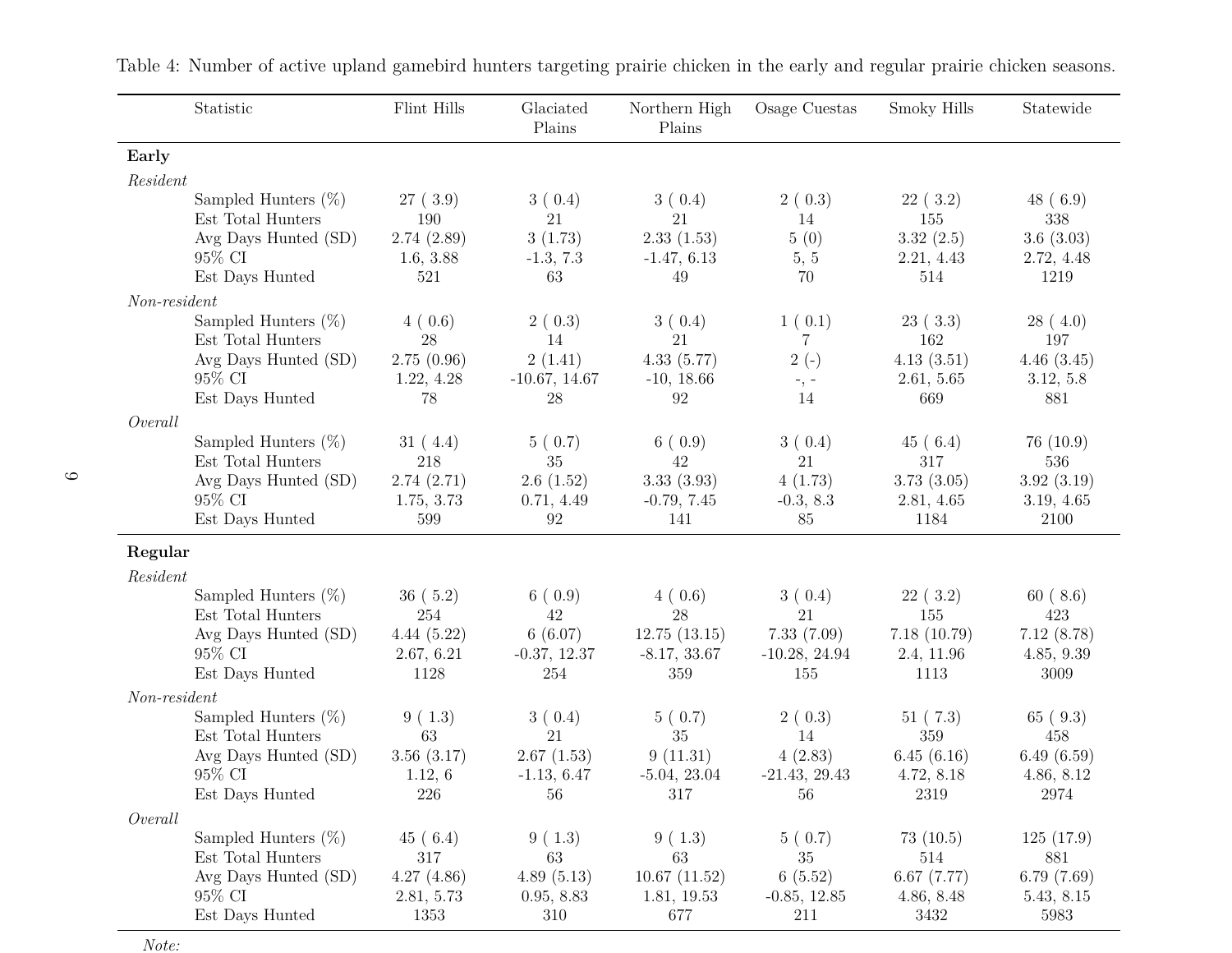| Statistic                             | Flint Hills   | Glaciated<br>Plains | Northern<br>High Plains | Osage<br>Cuestas         | Smoky Hills | Statewide  |
|---------------------------------------|---------------|---------------------|-------------------------|--------------------------|-------------|------------|
| Resident                              |               |                     |                         |                          |             |            |
| Total Harvest $(\%)^1$                | 47(22.6)      | 6(2.9)              | 4(1.9)                  | 8(3.8)                   | 58(27.9)    | 125(60.1)  |
| Avg Harvest (SD)                      | 2.35(2.46)    | 2(1.73)             | 1.33(0.58)              | 4(1.41)                  | 2.9(2.2)    | 1.45(2.38) |
| 95% CI                                | 1.2, 3.5      | $-2.3, 6.3$         | $-0.11, 2.77$           | $-8.67, 16.67$           | 1.87, 3.93  | 0.71, 2.19 |
| $Est$ Harvest <sup>2</sup>            | 331           | 42                  | 28                      | 56                       | 409         | 881        |
| Est Successful Hunters <sup>2,3</sup> | 141           | 21                  | 21                      | 14                       | 141         | 296        |
| Non-resident                          |               |                     |                         |                          |             |            |
| Total Harvest $(\%)^1$                | 7(3.4)        |                     | 16(7.7)                 |                          | 60(28.8)    | 83 (39.9)  |
| Avg Harvest $(SD)$                    | 3.5(0.71)     |                     | 2.29(2.56)              | $\sim$                   | 1.76(1.13)  | 0.86(1.36) |
| 95% CI                                | $-2.88, 9.88$ |                     | $-0.08, 4.66$           | $\overline{\phantom{a}}$ | 1.37, 2.15  | 0.44, 1.28 |
| $Est\;Harvest^2$                      | 49            |                     | 113                     |                          | 423         | 585        |
| Est Successful Hunters <sup>2,3</sup> | 14            |                     | 49                      |                          | 240         | 303        |
| Overall                               |               |                     |                         |                          |             |            |
| Total Harvest $(\%)^1$                | 54(26)        | 6(2.9)              | 20(9.6)                 | 8(3.8)                   | 118(56.7)   | 208(100)   |
| Avg Harvest $(SD)$                    | 2.45(2.36)    | 2(1.73)             | 2(2.16)                 | 4(1.41)                  | 2.19(1.68)  | 1.14(1.93) |
| 95% CI                                | 1.4, 3.5      | $-2.3, 6.3$         | 0.45, 3.55              | $-8.67, 16.67$           | 1.73, 2.65  | 0.72, 1.56 |
| $Est$ Harvest <sup>2</sup>            | 381           | 42                  | 141                     | 56                       | 832         | 1466       |
| Est Successful Hunters <sup>2,3</sup> | 155           | 21                  | 70                      | 14                       | 381         | 599        |

Table 5: Number of prairie chickens harvest by active hunters within the small game management units by residency status.

When small game management unit for harvest was unknown, harvest only included in statewide total.

<sup>1</sup> Proportion calcuated using overall statewide harvests.

<sup>2</sup> Estimates calculated using a result weight (number of permits purchased divided by usable survey responses).

<sup>3</sup> Successful hunters were those that harvested at least 1 prairie chicken during an open season.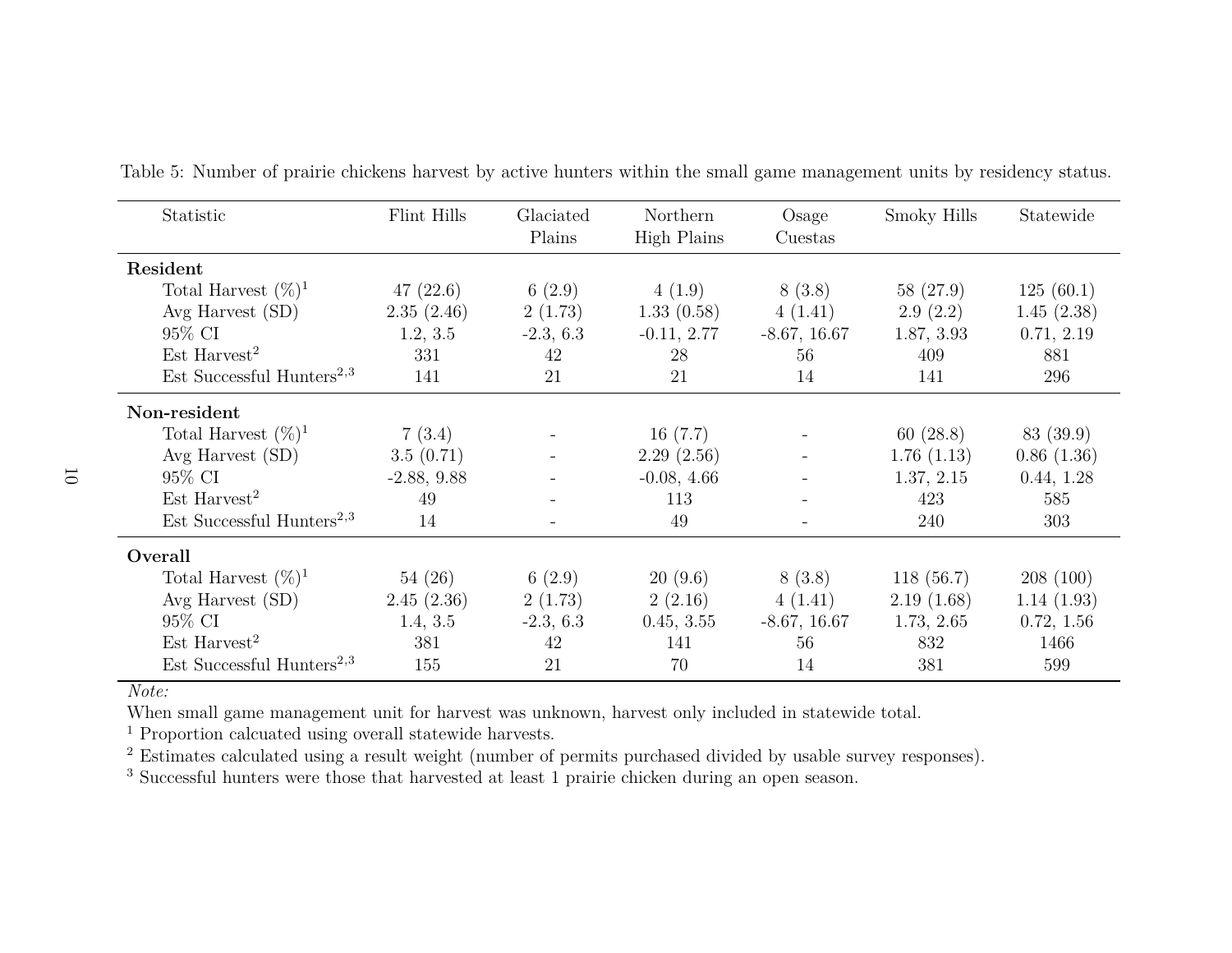|               |                      | Early Season                |                      | Regular Season       |                             |                      |  |
|---------------|----------------------|-----------------------------|----------------------|----------------------|-----------------------------|----------------------|--|
| County        | Estimated<br>Hunters | Estimated<br>Days<br>Hunted | Estimated<br>Harvest | Estimated<br>Hunters | Estimated<br>Days<br>Hunted | Estimated<br>Harvest |  |
| Atchison      | $\boldsymbol{0}$     | $\overline{0}$              | $\overline{0}$       | $\overline{7}$       | $\overline{7}$              | $\overline{0}$       |  |
| Barton        | 7                    | 7                           | $\overline{0}$       | 21                   | 42                          | $\boldsymbol{0}$     |  |
| <b>Butler</b> | 7                    | 7                           | $\theta$             | 56                   | 127                         | 7                    |  |
| Chase         | 56                   | 127                         | 56                   | 14                   | 49                          | $\overline{7}$       |  |
| Cheyenne      | 21                   | 99                          | 14                   | 28                   | 282                         | 14                   |  |
| Clay          | 14                   | 28                          | $\overline{0}$       | 21                   | 42                          | $\overline{7}$       |  |
| Cloud         | 21                   | $35\,$                      | 14                   | $35\,$               | 78                          | $\theta$             |  |
| Coffey        | 7                    | 35                          | 21                   | 7                    | 42                          | $\overline{0}$       |  |
| Decatur       | $\overline{0}$       | $\boldsymbol{0}$            | $\overline{0}$       | $\overline{7}$       | 70                          | 21                   |  |
| Dickinson     | 7                    | 28                          | $\overline{0}$       | 7                    | 169                         | $\overline{0}$       |  |
| Elk           | 7                    | 7                           | $\overline{0}$       | $\overline{0}$       | $\overline{0}$              | $\overline{0}$       |  |
| Ellis         | $\overline{0}$       | $\boldsymbol{0}$            | $\overline{0}$       | $\overline{0}$       | $\overline{0}$              | 7                    |  |
| Ellsworth     | 14                   | $35\,$                      | 70                   | $35\,$               | 226                         | $\theta$             |  |
| Geary         | 21                   | 21                          | $\overline{0}$       | $\overline{7}$       | 21                          | $\theta$             |  |
| Graham        | 14                   | 14                          | $\theta$             | 14                   | 85                          | 21                   |  |
| Greenwood     | 21                   | 28                          | $\overline{0}$       | 56                   | 197                         | 78                   |  |
| Jackson       | 21                   | 49                          | 7                    | 21                   | 183                         | $\boldsymbol{0}$     |  |
| Jewell        | $\overline{7}$       | 14                          | $\theta$             | 14                   | 28                          | 7                    |  |
| Lincoln       | 113                  | 289                         | 63                   | 127                  | 733                         | 49                   |  |
| Linn          | $\boldsymbol{0}$     | $\overline{0}$              | $\overline{0}$       | $\theta$             | $\theta$                    | $\overline{0}$       |  |
| Lyon          | 7                    | 7                           | $\theta$             | 35                   | 85                          | 28                   |  |
| Marion        | $\overline{0}$       | $\boldsymbol{0}$            | $\overline{0}$       | 35                   | 99                          | $\overline{7}$       |  |
| Marshall      | 14                   | 28                          | $\theta$             | 35                   | 113                         | $\theta$             |  |
| McPherson     | $\boldsymbol{0}$     | $\boldsymbol{0}$            | $\overline{0}$       | 7                    | 14                          | $\boldsymbol{0}$     |  |
| Mitchell      | 42                   | $\boldsymbol{92}$           | $28\,$               | $78\,$               | 381                         | $70\,$               |  |
| Morris        | 7                    | $\overline{7}$              | $\overline{0}$       | 14                   | 56                          | $\boldsymbol{0}$     |  |
| Nemaha        | $\overline{7}$       | 14                          | $28\,$               | $\overline{7}$       | $\overline{7}$              | $\theta$             |  |
| Norton        | $\overline{7}$       | $\overline{7}$              | $\overline{0}$       | 21                   | 183                         | $\overline{0}$       |  |
| Osage         | 14                   | 49                          | 21                   | $28\,$               | 169                         | 14                   |  |
| Osborne       | 99                   | 289                         | 21                   | 141                  | 705                         | $49\,$               |  |
| Ottawa        | 21                   | $42\,$                      | $\overline{0}$       | $28\,$               | $78\,$                      | $\boldsymbol{0}$     |  |

Table 6: Estimated number of prairie chicken stamp buyers targetting prairie chickens in each county, the estimated effort expended by hunters, and the estimated prairie chicken harvests by prairie chicken stamp buyers targetting or oppuntistically hunting prairie chickens during the 2017-2018 early and regular season.